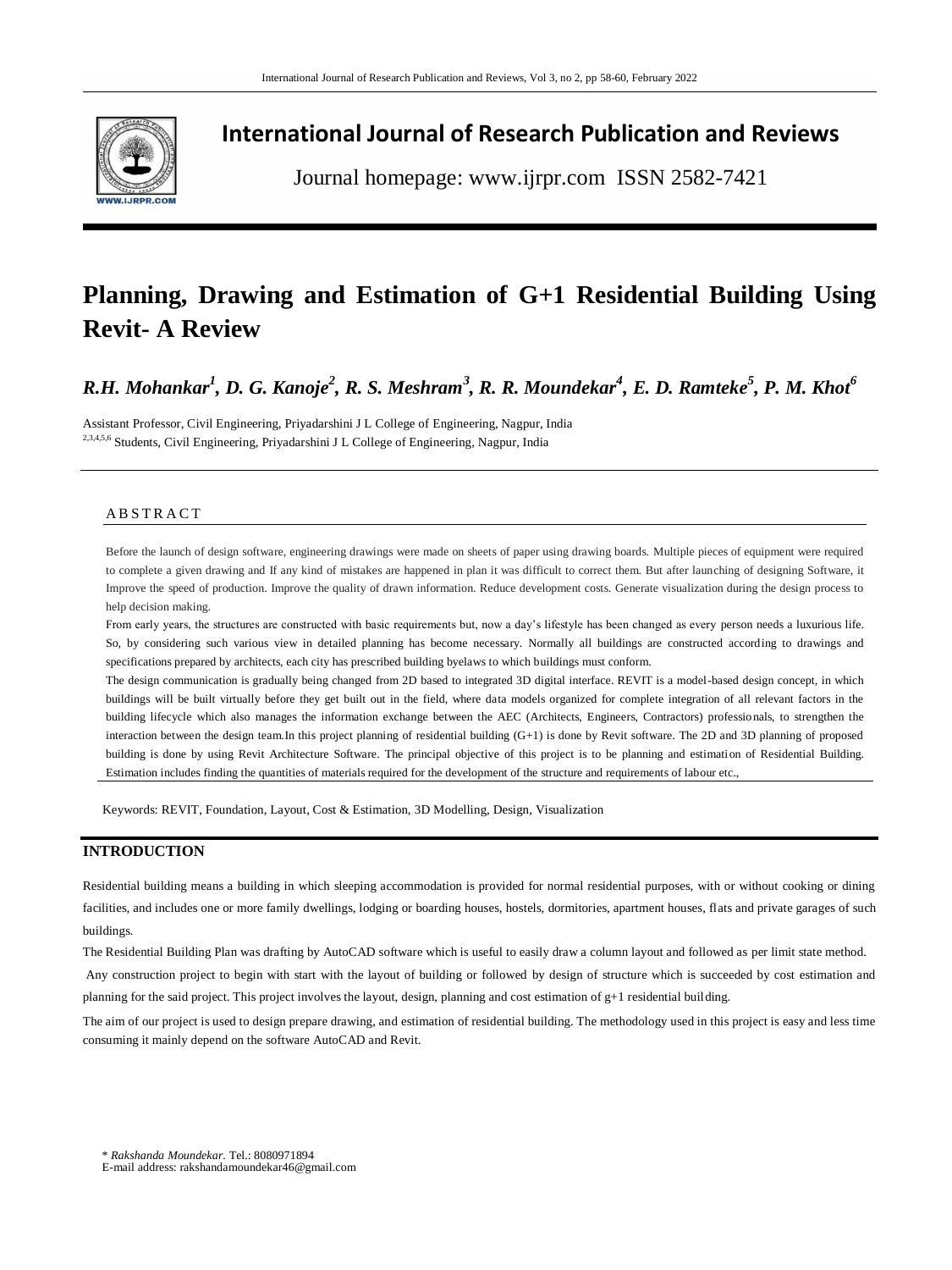### **Literature Review**

J Vinoth Kumar: - In India 49% of the respondent use Revit as measure Revit tool. The AUTOCAD AND REVIT is new & promising approaching India, which is gradually gaining acceptance by the owners, Architects, Engineers & Builders. AUTOCAD AND REVIT is in field to better communicate & integrate construction information.

Mehmet F Hergunsel: - The project studied six AUTOCAD AND REVIT utilization activities: visualization, 3D coordination, cost estimation, prefabrication, construction planning and monitoring, and record model. The visualization is generally the simplest use of a Building Information Model such as renderings. As soon as the Building Information Model are produced, the quantity takeoffs can be generated to provide cost estimations on a construction project.

Saeed Reza Mohandas: - Due to numerous steps of construction industry and its complicated and extensive structure, errors and reworks often might happen in this section. As such, AUTOCAD AND REVIT (Building Information Modeling) is regarded as a beneficial tool in minimi zing the waste and improving the efficiency of building construction. This paper reviews and summarizes a substantial amount of requisite information relating to AUTOCAD AND REVIT from the literature reviews between 2005 and 2012. It has discussed the concept, explained the history, planning and implementation process and the benefits of using AUTOCAD AND REVIT in construction industry. Furthermore, the application of AUTOCAD AND REVIT in construction process of two specific projects has been explained.

F.Lazzali, S.Bedaoui:- performance of masonry building in Algeria. The authors have categorized data of numbers and types of house construction to draw the plan for AUTOCAD software. To drafting the high rise building for (g+6). Light weight construction materials, standard workmanship, interior quality of mortar used to construct the building.

Azidah Ziden, Fatariah Zakaria & Ahmad Nizam Othman (University Sains Malaysia, Penang, Malaysia) 2012:-This study shows how AutoCAD can be an effective tool in increasing the performance of students of various levels. It helps in proper visualisation of the project to be undertaken and thus help students in learning Engineering Design better. The study also shows how AutoCAD increases the efficiency of the student/designer.

B.N Dutta: has focused on various methods of estimating and costing of quantities. It emphasizes on the calculations of quantities of materials, tools, equipment, labors etc. and cost associated with them. It consists of numerous examples of estimation of residencial buildings, RCC works, culverts, bridges, etc. Method of preparing preliminary estimates, analysis of rates, specification, methods of measurements have been dealt in detail with illustration. Many technical data have been included. In Design and Estimation of a reinforced building: A Case Study (IOSR Journal of Mechanical and Civil Engineering), the cost of various structures of the administrative block of the building are worked out and the design part ids done with the help of IS Code 457:2000.

Tsai et al., (2010):- estimated the time taken in a live project by recording the 2D data and simulating it into 3D by Autodesk Revit software, MS Project, and AUTOCAD AND REVIT application and created 3D and 4D models. These techniques allowed the stakeholders and builders to determine the human resource requirements as well as the time cost of the construction project. Using these tools also increase the understanding of their application procedure

Allbban H. Khalid:- "Utilization of Revit Application as Preliminary Shop Drawing to Improve Construction processes". This conducted in relation to the benefits of AutoCAD and Revit Software coordination needs to develop a successful and green design. Autodesk Revit Software used to translate the existing 2D drawing into a 3D model along with the information associated with the 3D model.

Xinan Jiang:- "Developments in cost estimating and scheduling in Autodesk Revit", 2008. The model or project is a frame structure consists of a one residential building. In Revit first 3D model and then get directly 2D drawing with material quantity and many more which is essential to manage construction of building. In the present work it is created 3D model and able to get 2D drawing as shown below and material quantity as per the requirement. The building consists of the scheduling and estimating of foundation, column, beam, floor and walls is tabulated.

Kyuman Choet . al (2010):- Several efforts have been made by many researchers to develop a model for schedule and cost integration in construction project , it is difficult to integrate and manage schedule and cost model developed in the study enable the planning and control of repetitive construction process and can be used by a project manager in an actual site .

Tsaiet al . (2010) :-Estimated the time taken in alive project by recording the 2D and simulating into 3D by autodesk revit software . This technique allowed the stack holders and builders to determine the humans resource requirements as well as the cost of construction using this tool can increase the understanding of their application procedure.

Daegu Cho et . al (2013):- Cost, schedule, and performance control are three major functions in the project execution phase. Along with their individual importance, cost-schedule integration has been a major challenge over the past five decades in the construction industry. While much effort has been exerted to propose an ideal integration system, a distributed approach has prevailed.